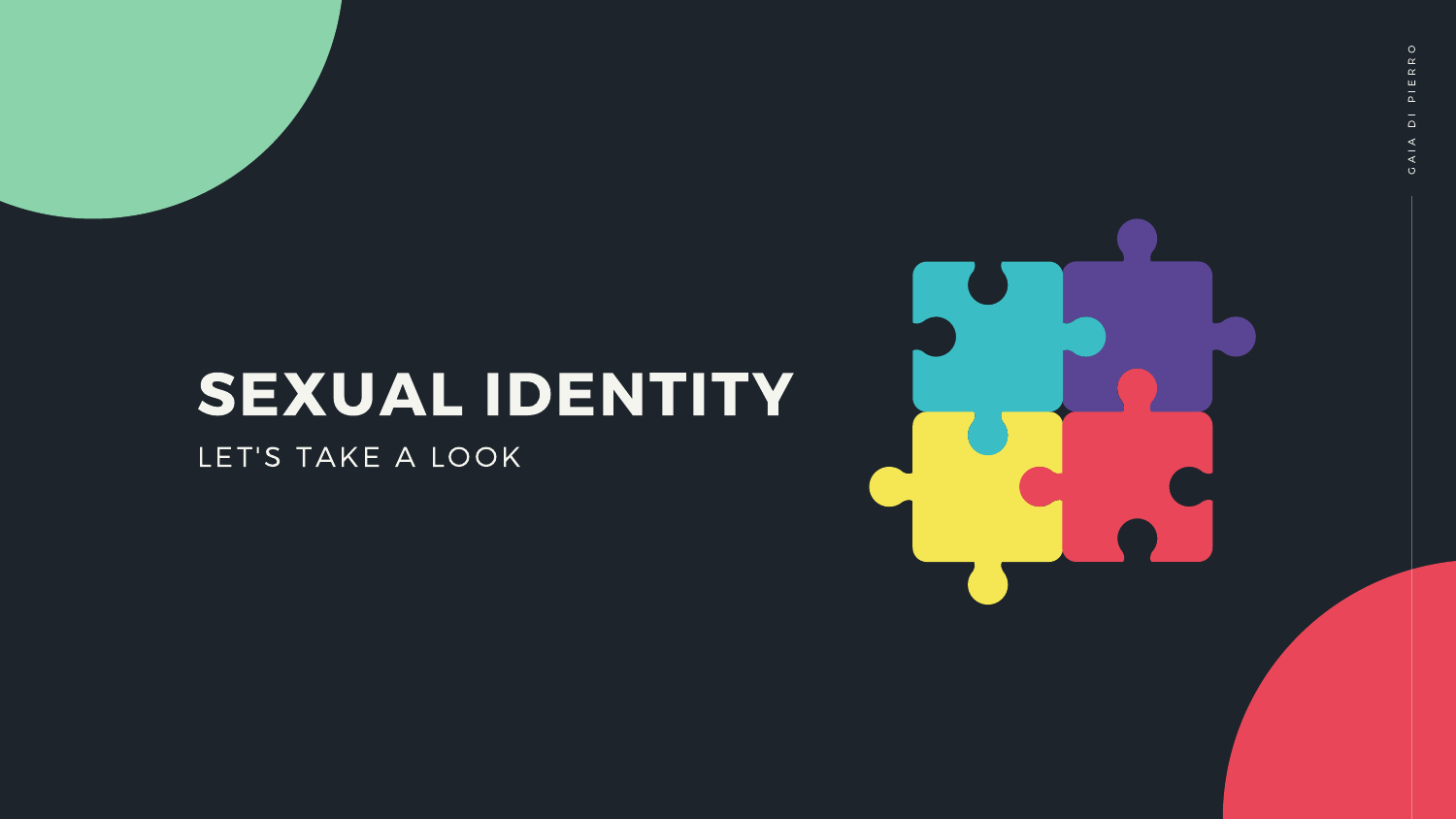- WE ARE CONSTANLTY TAUGHT IN OUR LIFE THAT:
- **WE ARE MEN OR WOMEN** 1.
- **MEN HAVE PENIS AND WOMEN HAVE VAGINA** 2.
- **MEN LOVE WOMEN AND WOMEN LOVE MEN** 3.
- AND THIS IS HOW IT *SHOULD BE* IN THIS MAJORITY
- REPRESENTATION WE LIVE IN.



### JUST A SIMPLE ASSUMPTION TO BEGIN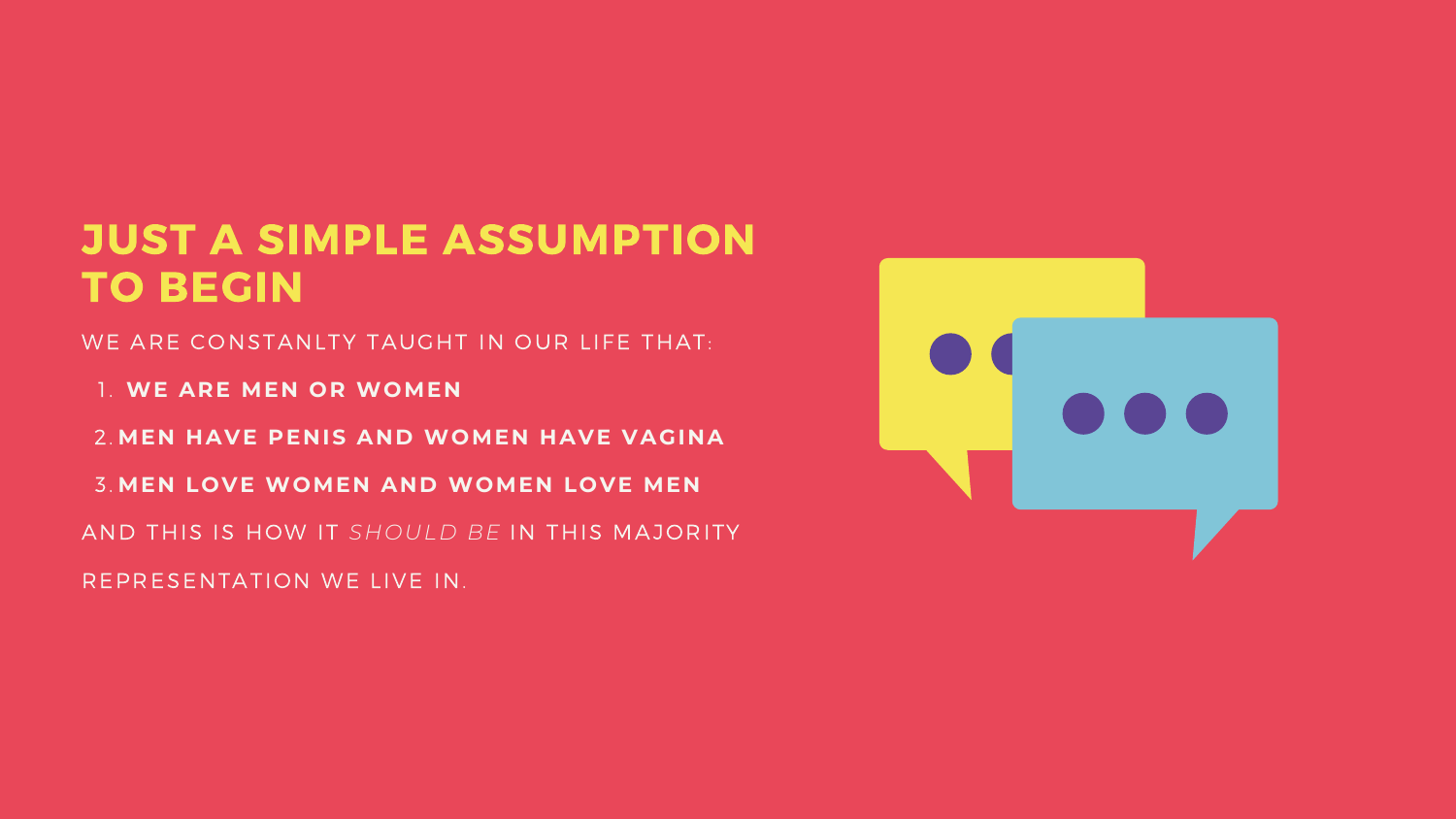**LUCKILY THE HUMAN RACE IS MORE INTERESTING THAN THIS. WE ALL HAVE AND** *ARE* **OUR PERSONAL STORY AND THE FACT THAT SOME OF US DON'T FIT IN THAT MAJORITY DOES NOT MAKE ANYONE OR ANY STORY LESS VALID.**

- 
- 
- 
- 
- 

# IS IT ACTUALLY ALWAYS LIKE THIS?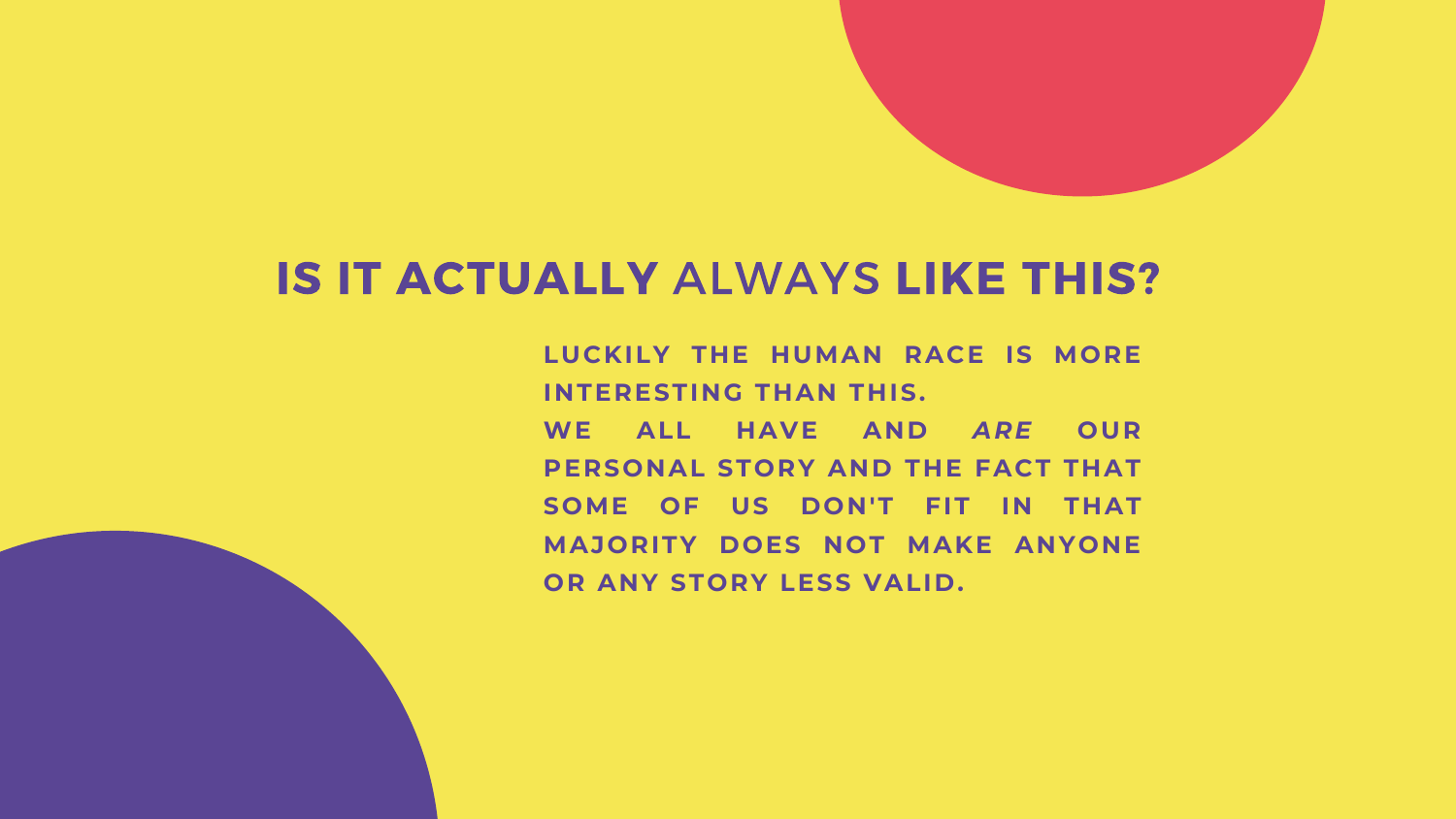THIS IS THE SET OF CHARACTERISTICS (GENITALIA, HORMONES, CHROMOSOMES) WE'RE BORN WITH OR DEVELOPED GROWING UP.

IT'S NOT JUST FEMALE/MALE! INTERSEX PEOPLE ARE UP TO 2% OF WORLD POPULATION!

## The Genderbread Person<sub>v4</sub>



## IDENTITY COMPONENTS

#### **SEX**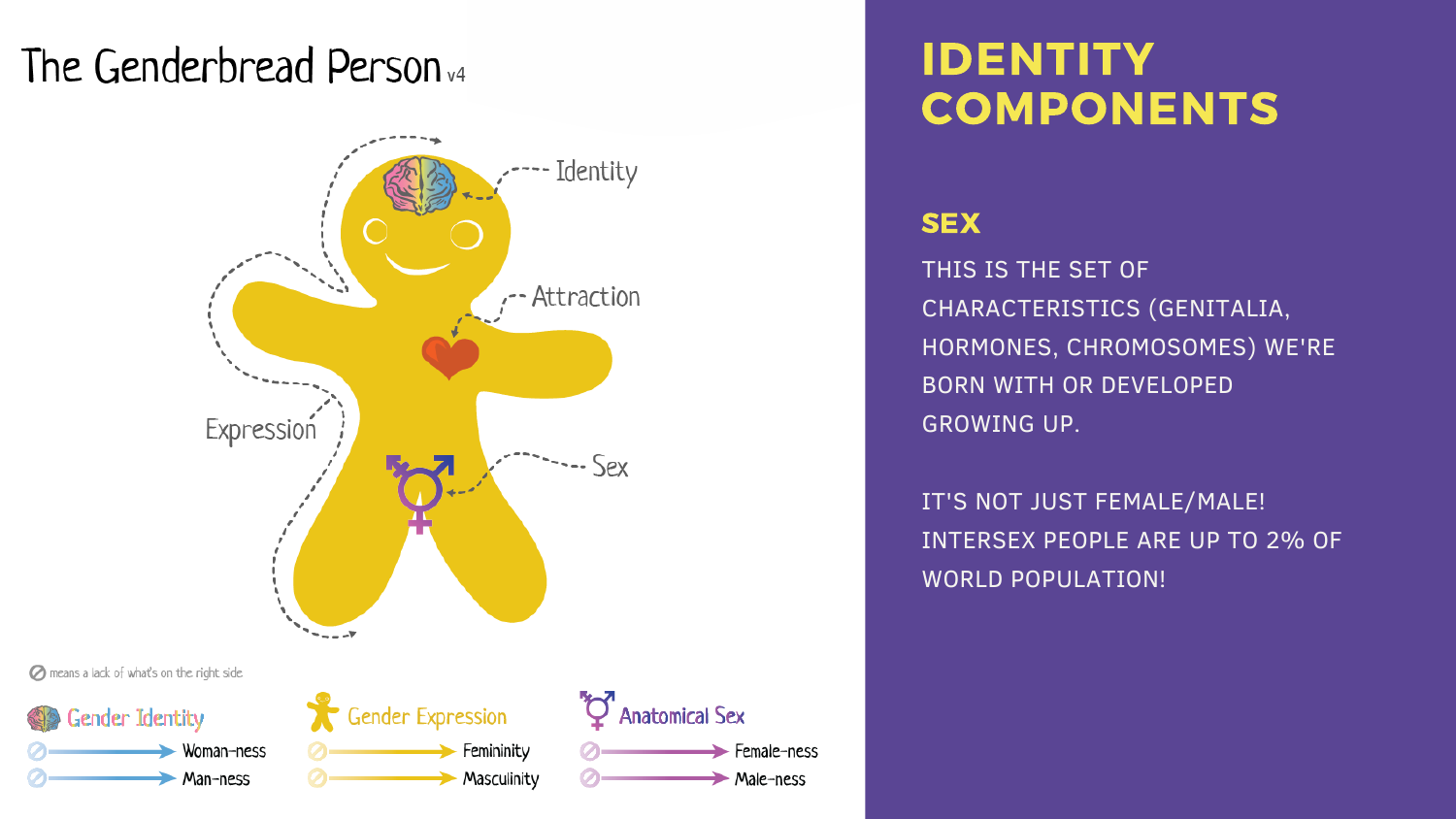## The Genderbread Person<sub>v4</sub>



THIS IS THE ANSWER TO THE QUESTION "WHICH GENDER I FEEL I BELONG TO?" OR "HOW DO I IDENTIFY MYSELF IN A GENDER SPECTRUM?" **GENDER IDENTITY**<br>THIS IS THE ANSWER TO T<br>QUESTION "WHICH GENDE<br>BELONG TO?" OR "HOW DO<br>IDENTIFY MYSELF IN A GEI<br>SPECTRUM?"<br>IF MY SEX IS MALE AND I I<br>AS A MAN OR MY SEX IS FE<br>AND I IDENTIFY AS A WOM<br>*CISGENDER.*<br>OTHERWISE I

IF MY SEX IS MALE AND I IDENTIFY AS A MAN OR MY SEX IS FEMALE AND I IDENTIFY AS A WOMAN I AM *C IS G E N D E R.*

OTHERWISE I CAN CALL MYSELF A **TRANSGENDER PERSON.** 

HERE AGAIN, IT'S NOT JUST ABOUT MEN AND WOMEN, I CAN BE NON BINARY,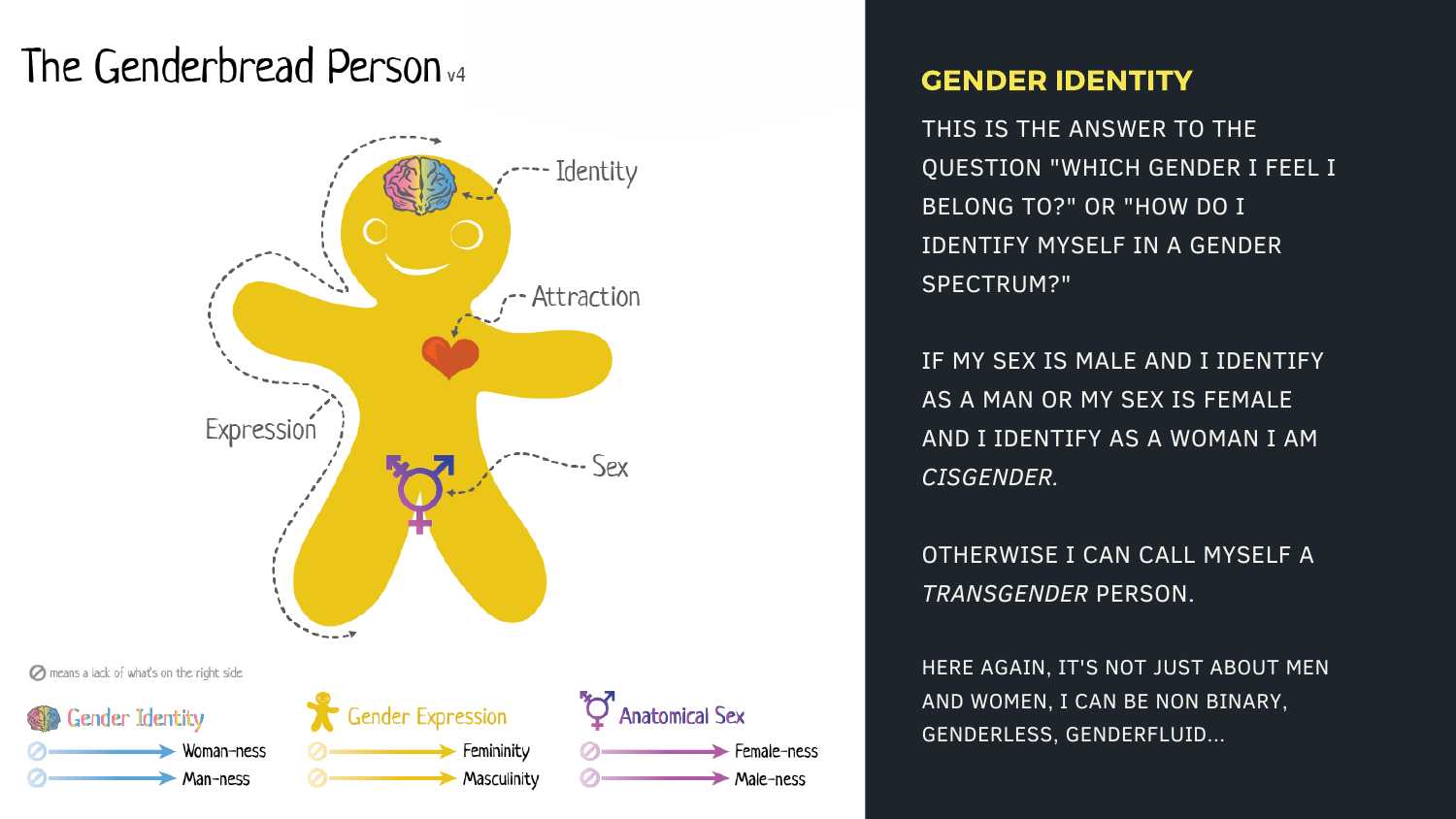OUR SOCIETIES ASSUME AND MAKE US INTERNALIZE THAT BEHAVIORS OR CLOTHES CAN BE FEMININE OR MASCULINE.

THIS IS OF COURSE BASED ON STEREOTYPICAL GENDER ROLES.

SO, WHILE WAITING AND FIGHTING FOR A REAL DECONSTRUCTION OF THIS CONCEPT , WHAT WE CAN SAY IS THAT GENDER EXPRESSION IS NOT ALWAYS RELATED TO GENDER IDENTITY.

## The Genderbread Person<sub>v4</sub>



#### GENDER EXPRESSION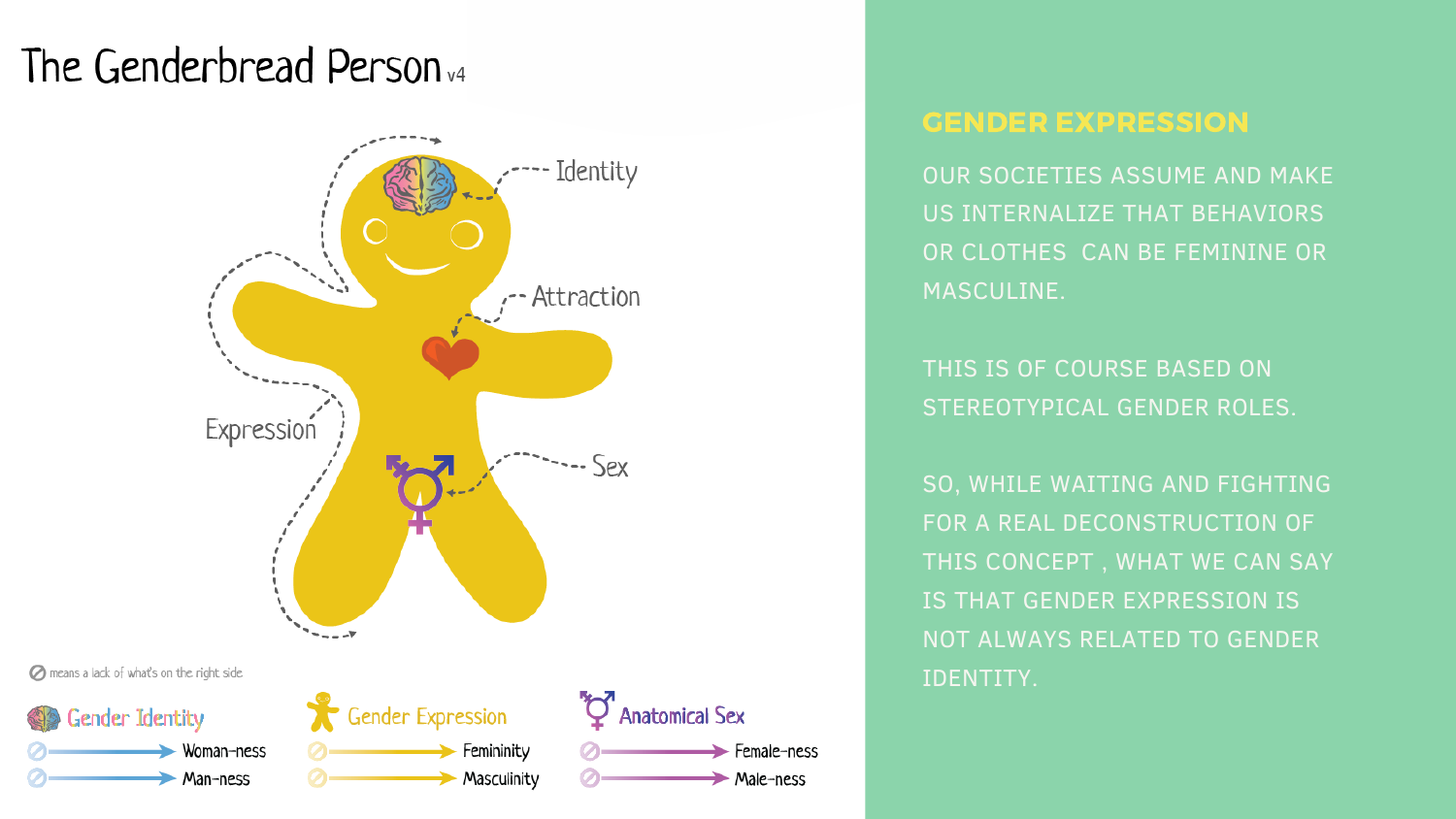ALSO KNOWN AS "SEXUAL/ROMANTIC ORIENTATION". HERE THE QUESTION IS "WHO AM I ATTRACTED TO?" IN A SEXUAL/ROMANTIC WAY.

PROBABLY THE RIGHT ANSWER WOULD BE SIMPLY "THIS PERSON/THESE PEOPLE" BUT, BECAUSE OF THE MINORITY STRESS MADE BY DISCRIMINATON AND DAILY CANCELLATION, SOME PEOPLE NEED TO DEFINE THEMSELVES ALSO BY NAMING THIS.

EXAMPLES OF ORIENTATIONS?

## The Genderbread Person<sub>v4</sub>



#### ATTRACTION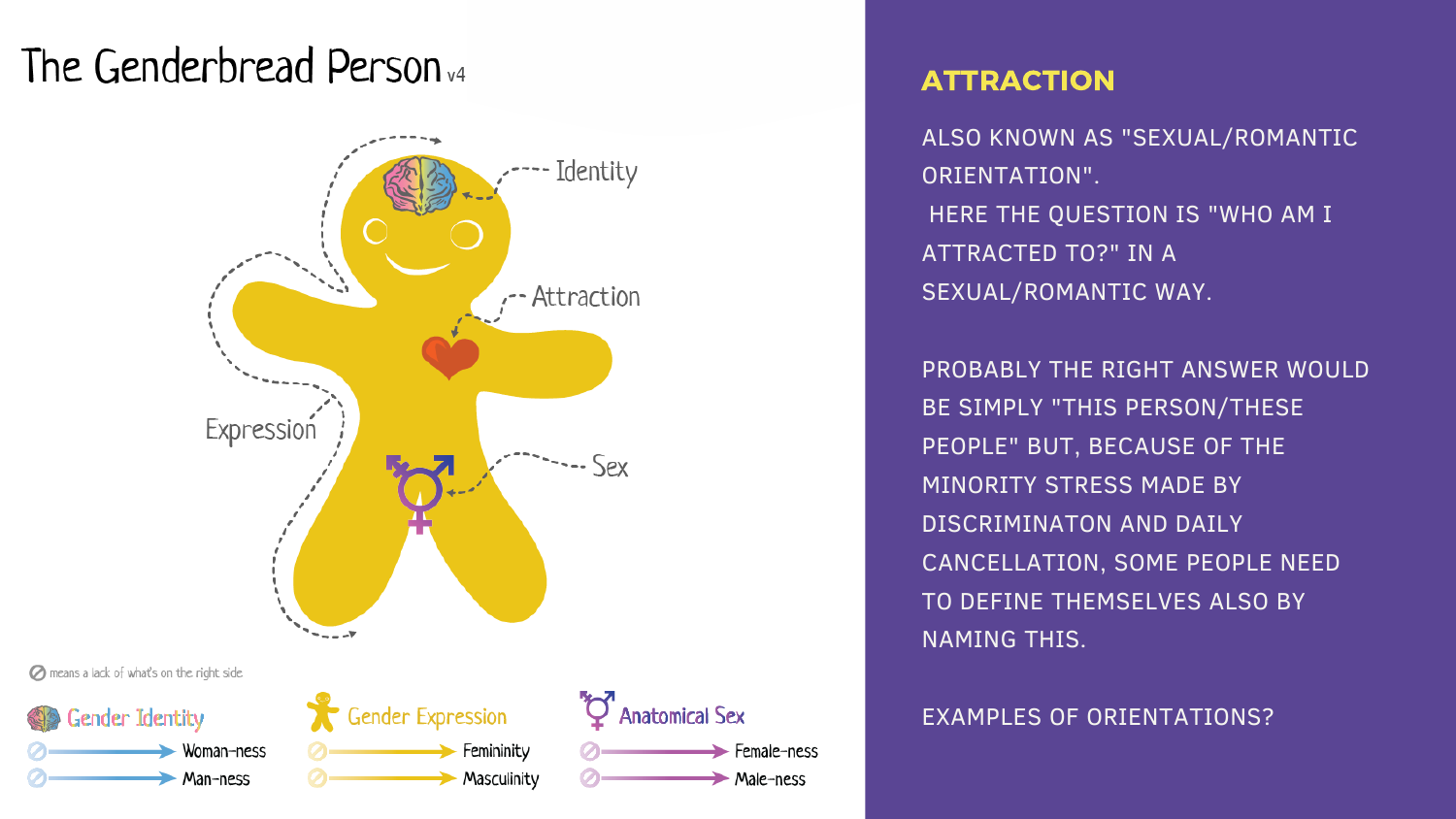ARE THESE COMPONENTS STRICTLY RELATED TO EACH OTHER? NO, THEY CAN BE COMBINED IN SO MANY DIFFERENT WAYS.

GENDER IDENTITY, GENDER EXPRESSION AND ATTRACTION ARE OFTEN FLUID, THEY CAN CHANGE AND PEOPLE CAN BE QUESTIONING ABOUT THAT FOR ALL THEIR LIFE.

CAN WE DEFINE SOMEONE ELSE'S SEXUAL IDENTITY? NO, WE CAN TRY TO DO IT JUST WITH OURS.

TRANSGENDER PEOPLE ARE NOT DEFINED BY THEIR CHOICE TO GET TO A MEDICAL TREATMENT.

#### SOME IMPUTS

# UNDERSTANDING THE TOPIC DEEPER